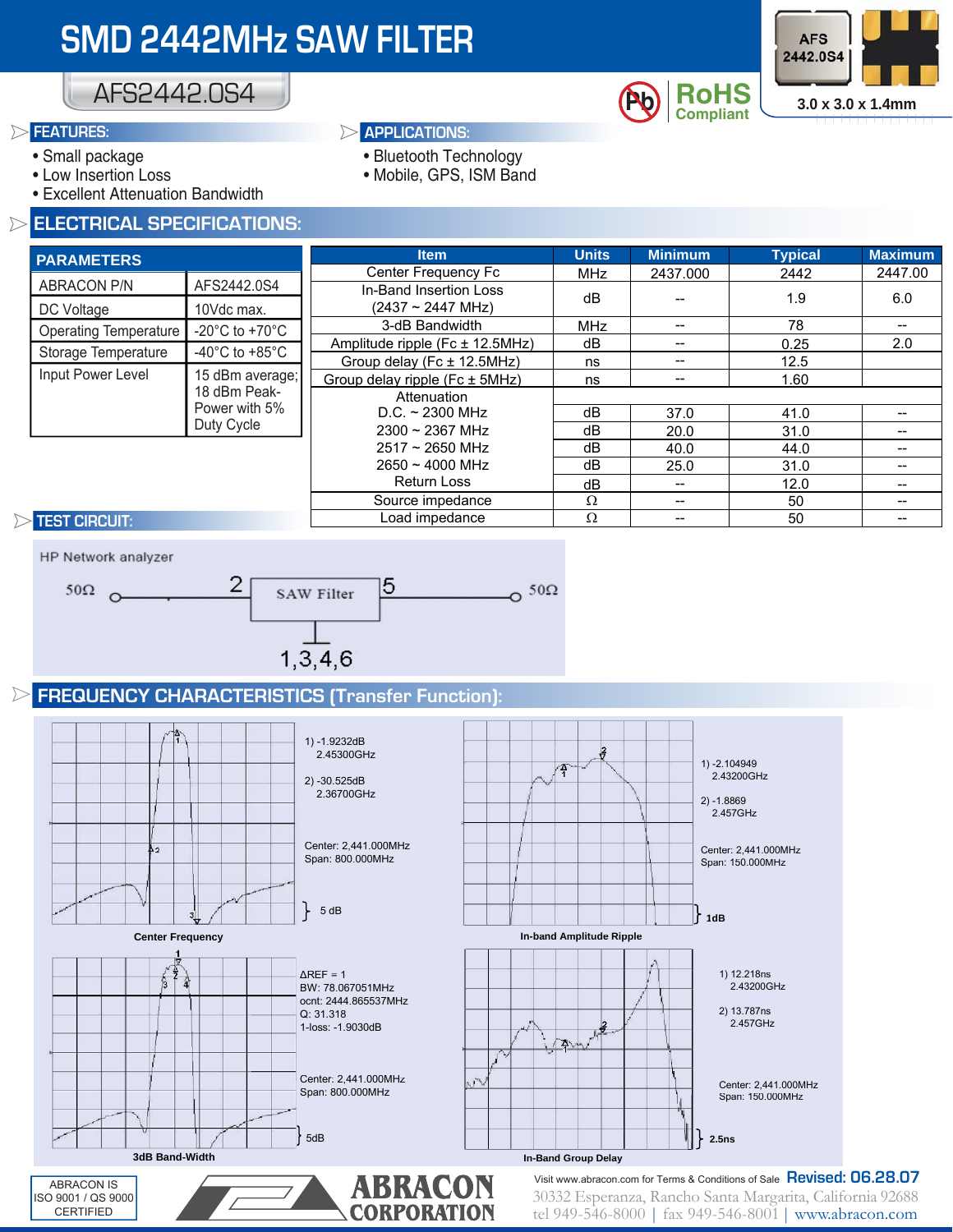AFS2442.0S4





ABRACON IS ISO 9001 / QS 9000 CERTIFIED



**Pb RoHS**  $\frac{3.0 \times 3.0 \times 1.4 \text{mm}}{3.0 \times 3.0 \times 1.4 \text{mm}}$ 

**AFS** 2442.0S4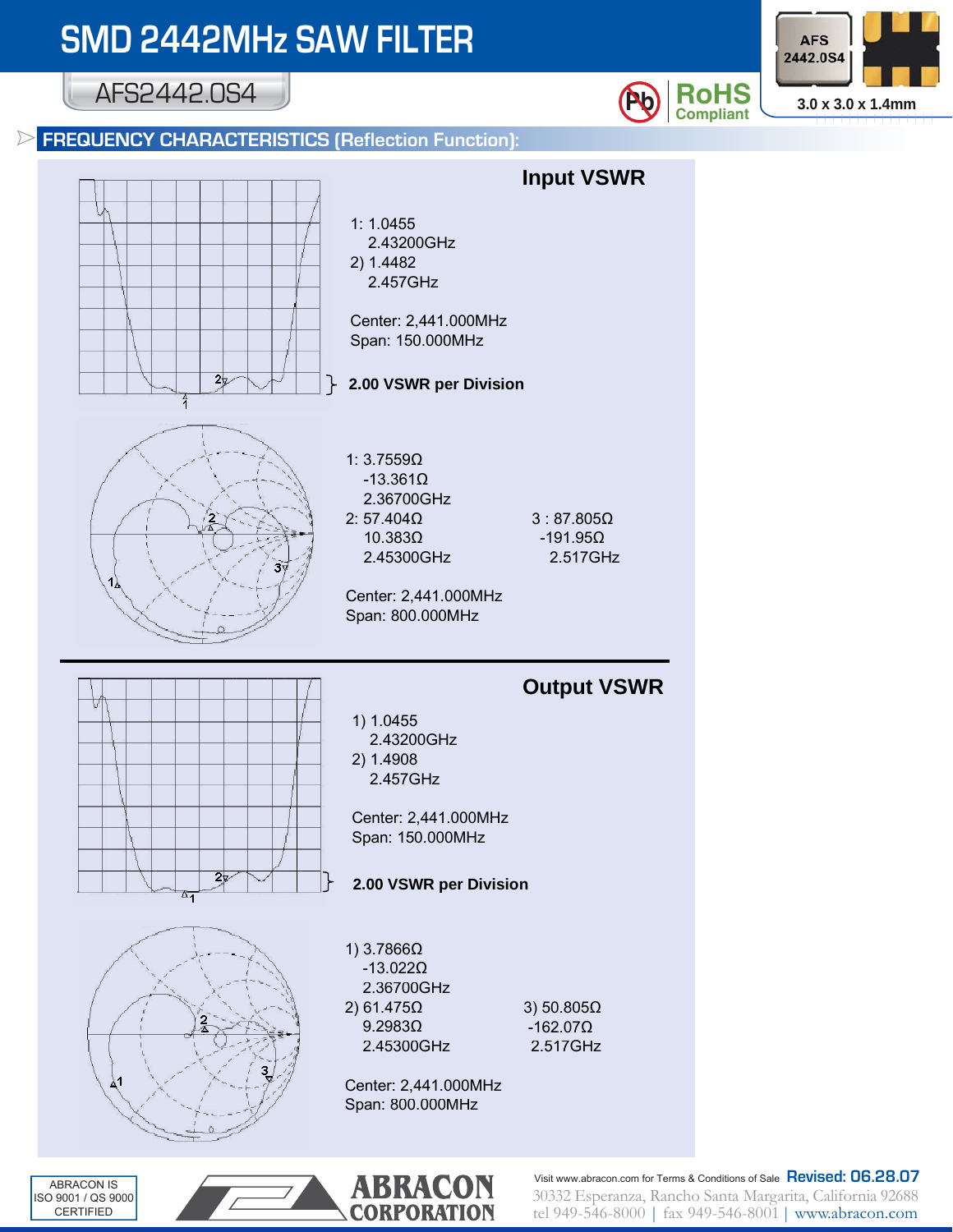## AFS2442.0S4

### **FREQUENCY CHARACTERISTICS (Reflection Function):**



| <b>S21 Table</b>      |                 |  |  |  |  |
|-----------------------|-----------------|--|--|--|--|
| <b>Characteristic</b> | typ. Value (dB) |  |  |  |  |
| D.C. ~ 500 MHz        | 50.9            |  |  |  |  |
| $500 - 960$ MHz       | 47.0            |  |  |  |  |
| $960 \sim 1200$ MHz   | 46.5            |  |  |  |  |
| $1200 \sim 1501$ MHz  | 46.5            |  |  |  |  |
| $1501 \sim 1980$ MHz  | 47.5            |  |  |  |  |
| 1980 ~ 2170 MHz       | 54.4            |  |  |  |  |
| $2170 \sim 2250$ MHz  | 48.7            |  |  |  |  |
| $2700 \sim 3000$ MHz  | 47.0            |  |  |  |  |
| $3000 - 4000$ MHz     | 39.5            |  |  |  |  |
| 4000 ~ 6000 MHz       | 9.0             |  |  |  |  |

### **OUTLINE DRAWING:**

ISO 9001 / QS 9000 CERTIFIED



**CORPORATION** 

| Pin | <b>Function</b> |  |  |
|-----|-----------------|--|--|
|     | Ground          |  |  |
| 2   | Input           |  |  |
| 3   | Ground          |  |  |
| 4   | Ground          |  |  |
| 5   | Output          |  |  |
| հ   | Ground          |  |  |

30332 Esperanza, Rancho Santa Margarita, California 92688 tel 949-546-8000 | fax 949-546-8001 | www.abracon.com Visit www.abracon.com for Terms & Conditions of Sale **Revised: 06.28.07**